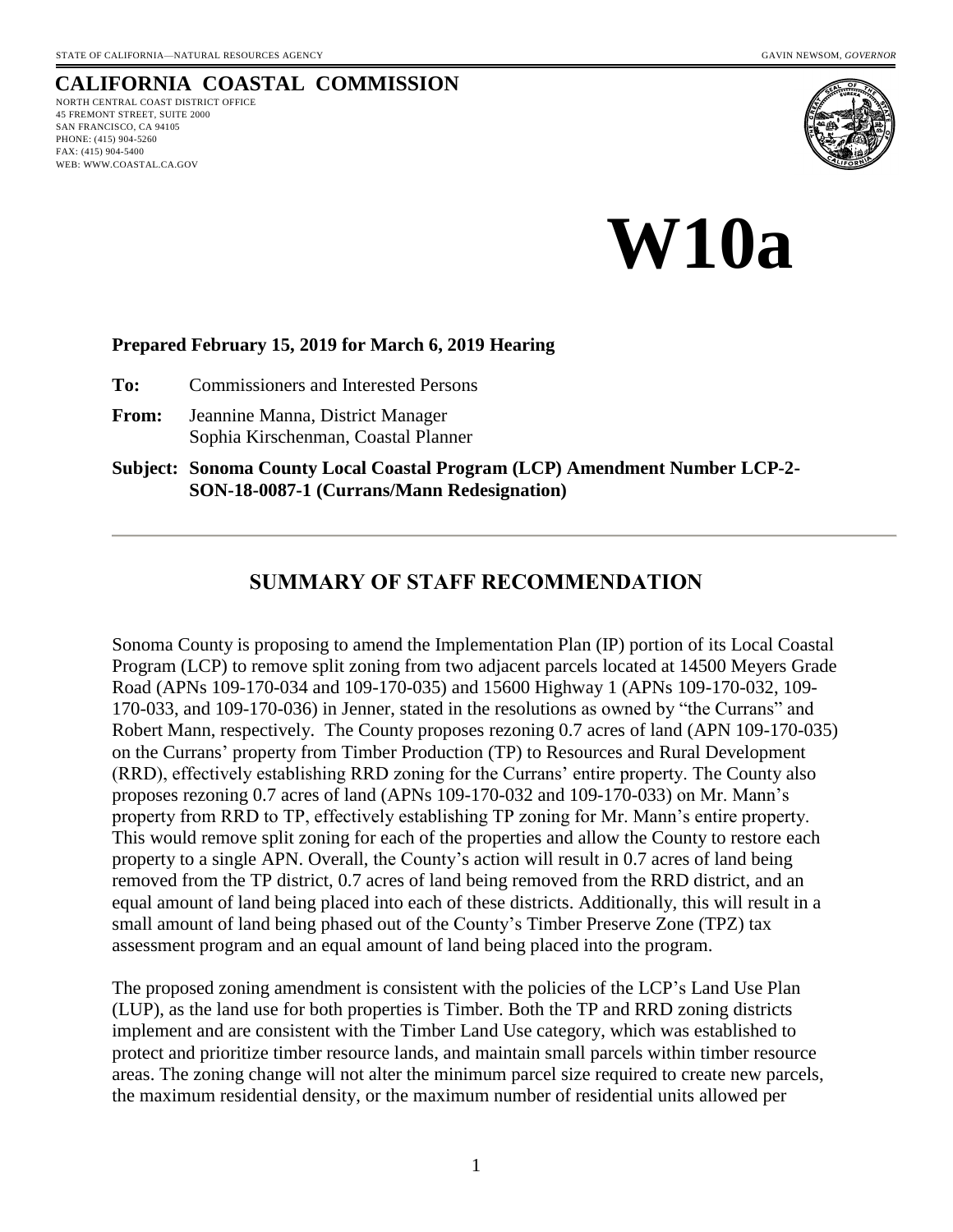#### LCP-2-SON-18-0087-1 (Currans/Mann Redesignation)

parcel, and will not result in any additional development potential on either of the properties. The proposed amendment will also ensure the continued protection of Sonoma County's productive timber resource base, identified as one of the priorities of the LUP. In essence, the proposed amendment would result in a one-for-one exchange of the same amount of land possessing a TP base zoning district and land possessing a RRD base zoning district. Thus, there would be no net change in allowable uses and no adverse or increased impacts on coastal resources relating to the intensity of these uses.

In conclusion, staff recommends that the Commission find the proposed amendment consistent with and adequate to carry out the policies of the LUP, and that the Commission approve the amendment as submitted. The required motions and resolutions are on page 4.

#### **Staff Note: LCP Amendment Action Deadline**

This proposed LCP amendment was filed as complete on February 14, 2019. The proposed amendment affects the LCP Implementation Plan, and the 60-day action deadline is April 15, 2019. Thus, unless the Commission extends the action deadline (it may be extended by up to one year), the Commission has until April 15, 2019 to take a final action on this LCP amendment.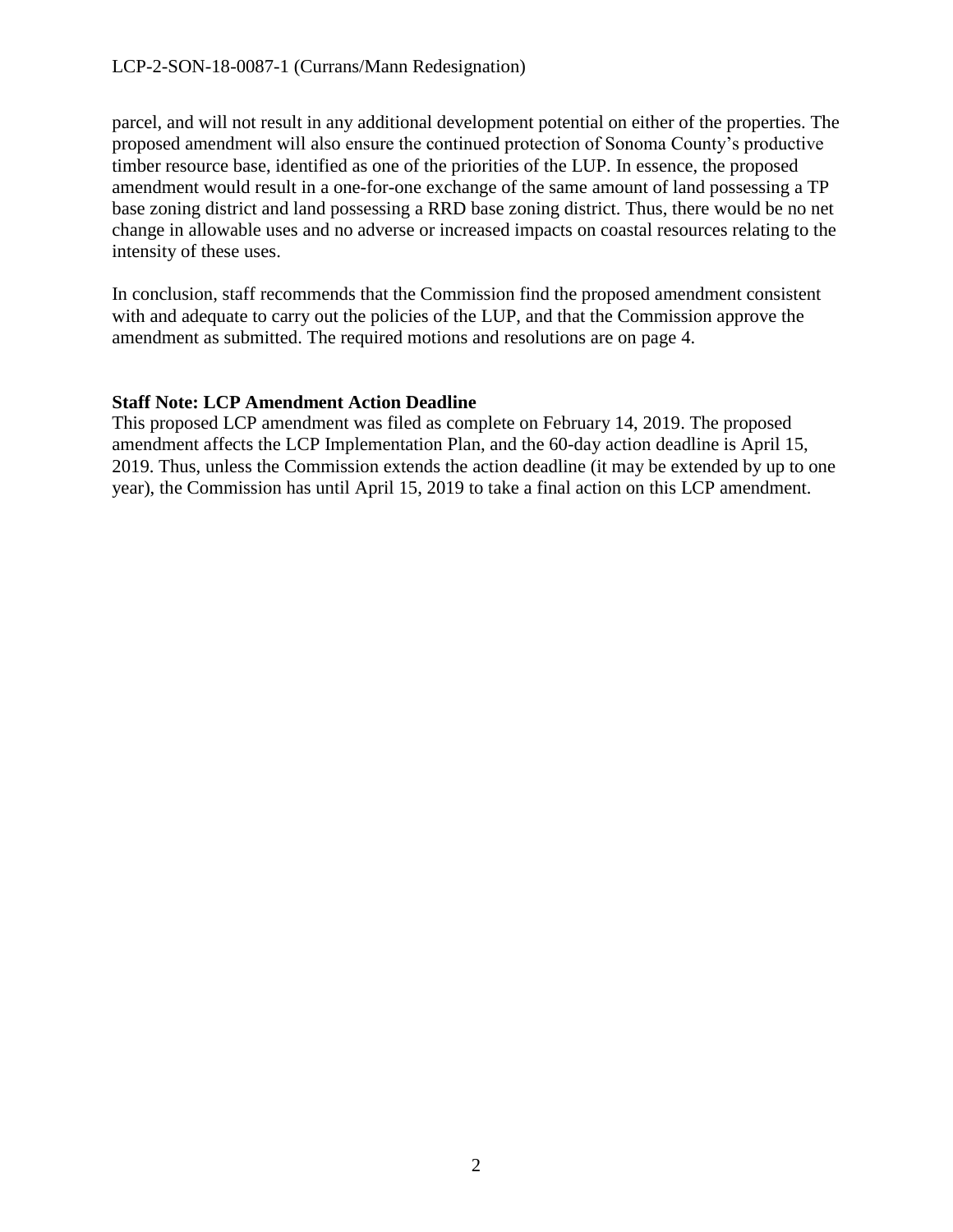# **TABLE OF CONTENTS**

## **[EXHIBITS](https://documents.coastal.ca.gov/reports/2019/3/W10a/W10a-3-2019-exhibits.pdf)**

Exhibit 1: [Sonoma County LCPA Submittal](https://documents.coastal.ca.gov/reports/2019/3/W10a/W10a-3-2019-exhibits.pdf) [Exhibit 2: Vicinity Map](https://documents.coastal.ca.gov/reports/2019/3/W10a/W10a-3-2019-exhibits.pdf) [Exhibit 3: Site Maps](https://documents.coastal.ca.gov/reports/2019/3/W10a/W10a-3-2019-exhibits.pdf) [Exhibit 4: Lot Line Adjustment File #LLA16-0023](https://documents.coastal.ca.gov/reports/2019/3/W10a/W10a-3-2019-exhibits.pdf) [Exhibit 5: Lot Line Adjustment LLA16-0023 Maps](https://documents.coastal.ca.gov/reports/2019/3/W10a/W10a-3-2019-exhibits.pdf) Exhibit 5: Commission-certified [Sonoma County LCP Land Use Maps \(2001\)](https://documents.coastal.ca.gov/reports/2019/3/W10a/W10a-3-2019-exhibits.pdf) [Exhibit 6: Historical Zoning Maps \(1982\)](https://documents.coastal.ca.gov/reports/2019/3/W10a/W10a-3-2019-exhibits.pdf)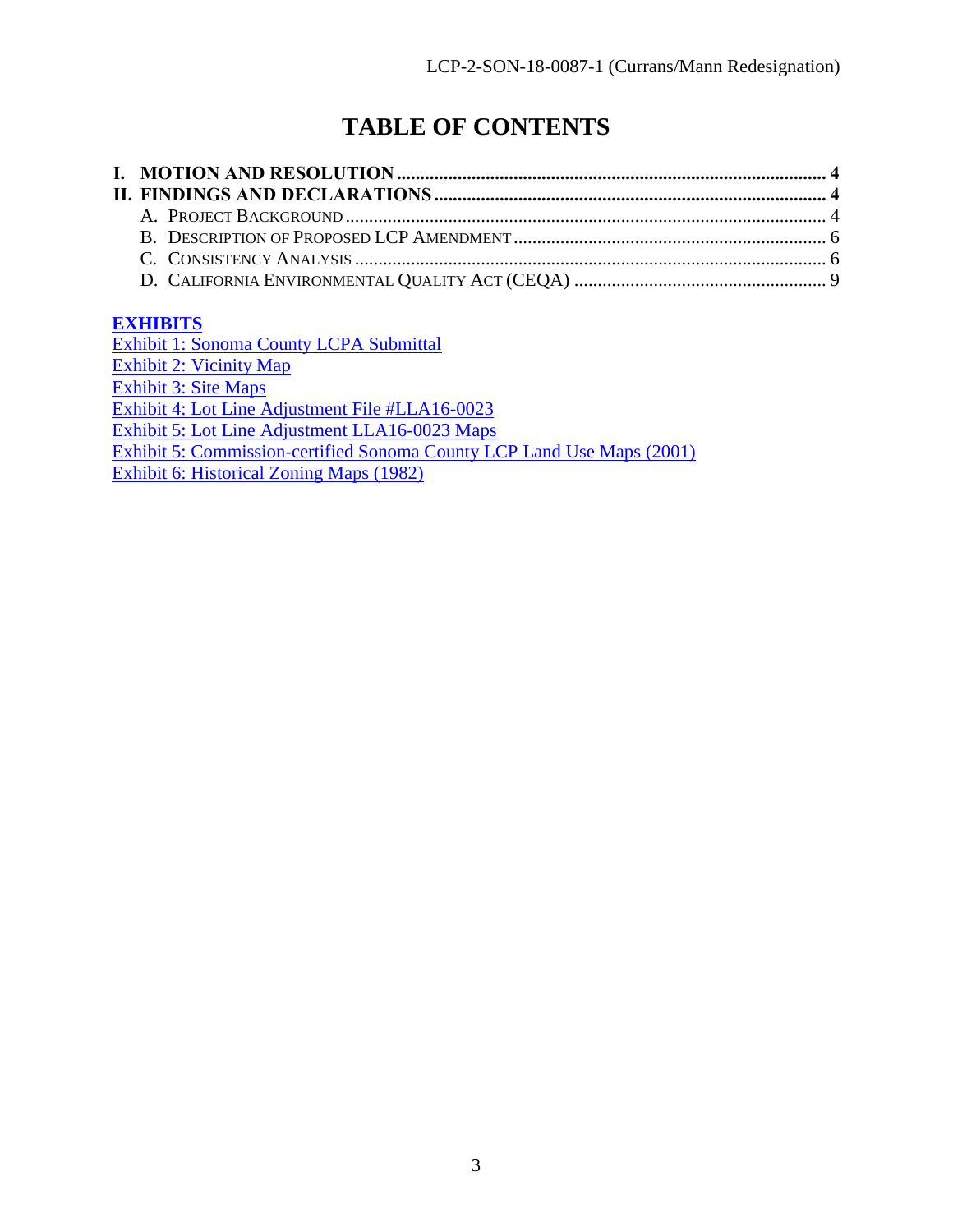# <span id="page-3-0"></span>**I. MOTION AND RESOLUTION**

Staff recommends that the Commission, after public hearing, approve the proposed LCP amendment as submitted. The Commission needs to make one motion on the IP amendment in order to act on this recommendation.

#### **B. Certify the IP Amendment as Submitted**

Staff recommends a **NO** vote on the motion below. Failure of the motion will result in certification of the IP amendment as submitted and the adoption of the following resolution and findings. The motion passes only by an affirmative vote of a majority of the Commissioners present.

*Motion***:** *I move that the Commission reject Implementation Plan Amendment Number LCP-2-SON-18-0087-1 as submitted by Sonoma County, and I recommend a no vote.*

*Resolution: The Commission hereby certifies Implementation Plan Amendment Number LCP-2-SON-18-0087-1 as submitted by Sonoma County and adopts the findings set forth below that the Implementation Plan amendment is consistent with and adequate to carry out the certified Land Use Plan. Certification of the Implementation Plan amendment complies with the California Environmental Quality Act because either 1) feasible mitigation measures and/or alternatives have been incorporated to substantially lessen any significant adverse effects of the plan on the environment, or 2) there are no further feasible alternatives or mitigation measures that would substantially lessen any significant adverse impacts which the Implementation Plan amendment may have on the environment.*

# <span id="page-3-1"></span>**II. FINDINGS AND DECLARATIONS**

#### <span id="page-3-2"></span>**A. PROJECT BACKGROUND**

The subject properties are located at 14500 Meyers Grade Road and 15600 Highway 1 in Jenner, Sonoma County, roughly halfway between the mouth of the Russian River and Fort Ross, in the coastal zone (see **[Exhibits 2](https://documents.coastal.ca.gov/reports/2019/3/W10a/W10a-3-2019-exhibits.pdf)** and **3** for project locations). While processing Permit and Resource Management Department (PRMD) File No. ZCE18-0011, a permit application by Robert Mann requesting that the County permit entry of APNs 109-170-032 and 109-170-033 into the Timber Preserve Zone (TPZ) assessment program, County permitting staff discovered zoning discrepancies affecting the Currans' and Mr. Mann's properties that resulted from transcribing zoning maps during the County's 1991 and 1993 zoning map updates.

Specifically, during the 1991 and 1993 zoning map updates, the Currans' property was incorrectly rezoned from Agricultural Production to Timber Production (TP). Mr. Mann's property, however, remained correctly zoned TP. Then, in 2016, believing that the zoning maps depicted accurate TP zoning for both properties, Sonoma permitting staff approved a lot line adjustment between the two properties (see **[Exhibit 4](https://documents.coastal.ca.gov/reports/2019/3/W10a/W10a-3-2019-exhibits.pdf)**). This lot line adjustment (File No. LLA16-0023) resulted in an exchange of 0.7 acres of land between the Currans and Mr. Mann. As a result, the Currans' property was split into three APNs (from 109-170-010 to 109-170-032, 109-170-033 and 109-170-034) and APNs 109-170-032 and 109-170-033 were transferred to Mr. Mann. Mr. Mann's property was split into two APNs (from 109-170-023 to 109-170-035 and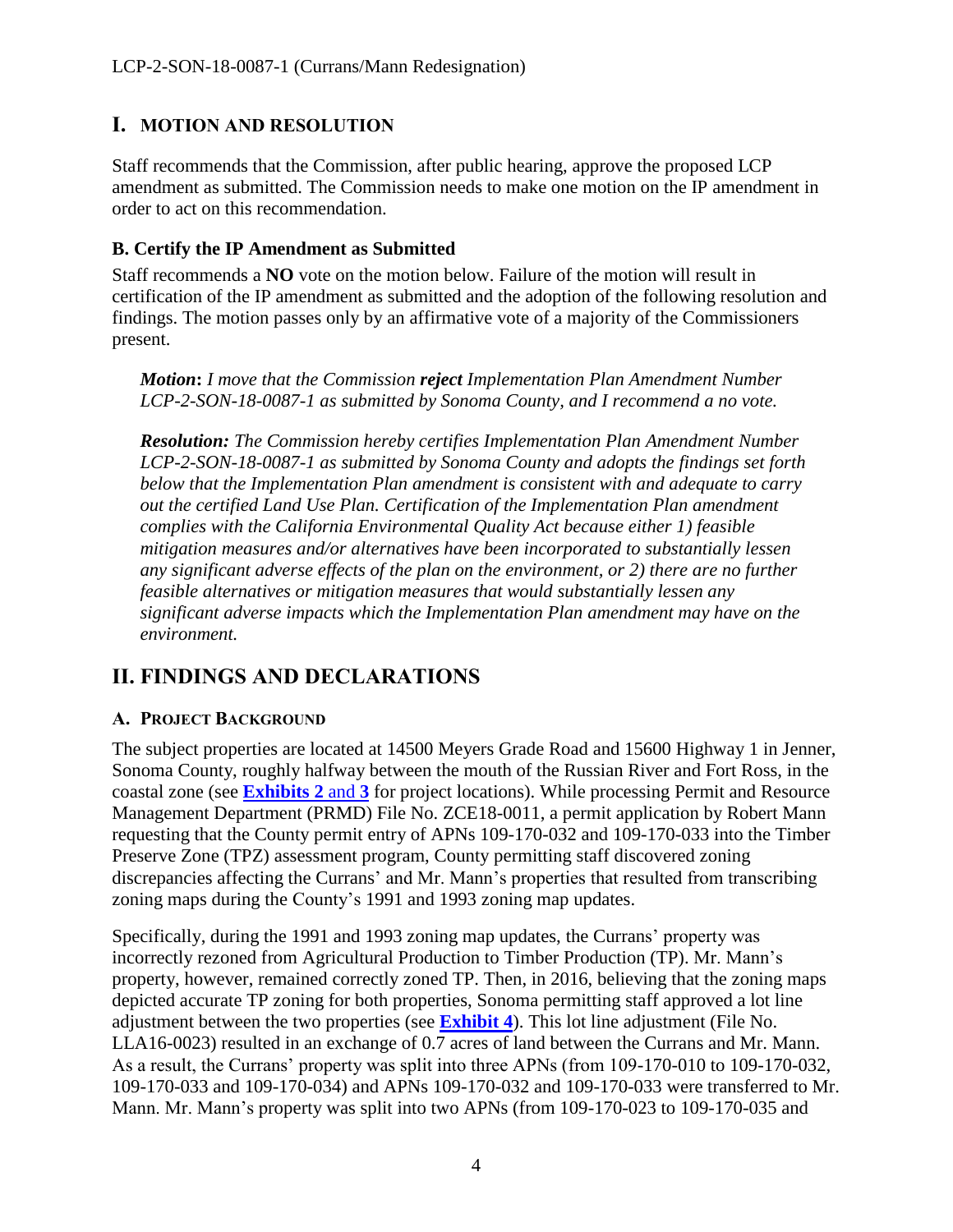109-170-036) and APN 109-170-035 was transferred to the Currans. Since the Currans' property was incorrectly zoned, this action resulted in split zoning for both the Currans' property and Mr. Mann's property. See **[Exhibit 5](https://documents.coastal.ca.gov/reports/2019/3/W10a/W10a-3-2019-exhibits.pdf)** for an illustration of how the parcels were impacted by this LLA. According to the County, the Currans' original property (prior to the 2016 lot line adjustment), formerly identified as APN 109-170-010 and currently identified as APNs 109-170- 032, 109-170-033, and 109-170-034, should have been rezoned to RRD during these 1991 and 1993 zoning map updates as the property is located in a water scarce area, the parcel is less than 10 acres in size, and the parcel is likely too small to support an economically viable agricultural enterprise.

In effect, correcting this original zoning error reveals split zoning for both the Currans' and Robert Mann's properties (see charts below).

| <b>APNs</b> | <b>Correct Zoning</b> | <b>Proposed Zoning</b> | Size (acres) |
|-------------|-----------------------|------------------------|--------------|
| 109-170-034 | RRD <sup>1</sup>      | RRD (no change)        | 8.33         |
| 109-170-035 | TP                    | <b>RRD</b>             |              |

#### *The Currans' property (14500 Meyers Grade Road)*

|  |  | Mr. Mann's property (15600 Highway 1) |
|--|--|---------------------------------------|
|  |  |                                       |

| <b>APNs</b>     | <b>Correct Zoning</b> | <b>Proposed Zoning</b> | Size (acres) |  |  |  |  |
|-----------------|-----------------------|------------------------|--------------|--|--|--|--|
| 109-170-032 $&$ | RRD <sup>2</sup>      | TР                     | 0.7          |  |  |  |  |
| 109-170-033     |                       |                        |              |  |  |  |  |
| 109-170-036     | TP                    | TP (no change)         | 386.28       |  |  |  |  |

Based on this history, the County proposes re-designating the parcels on the Currans' property (APNs 109-170-034 and 109-170-035) from Timberland Production (TP) to Resource & Rural Development (RRD). The County states that APN 109-170-034 is incorrectly zoned TP at present and despite the zoning, is not part of the County's Timber Preserve Zone (TPZ) assessment program. The County also states APN 109-170-035 is correctly zoned for TP and is currently part of the TPZ assessment program but that the proposed amendment resulting in a rezone of this property to RRD would require that APN 109-170-035 be phased out of the TPZ program.

For Mr. Mann's property (APNs 109-170-032, 109-170-033, and 109-170-036), the County states that APNs 109-170-032 and 109-170-033 are incorrectly zoned TP and despite the zoning, are not part of the TPZ program (even though the rest of Mr. Mann's property (APN 109-170-036) is part of the TPZ program). The County proposes rectifying the zoning errors by first changing the base zoning on APNs 109-170-032 and 109-170-033 from TP to RRD.

 $\overline{a}$ <sup>1</sup> APN 109-170-034 was incorrectly rezoned as TP during the 1991 and 1993 zoning map updates. Through this amendment, the County first proposes to correct the zoning for this parcel changing it from TP to RRD, and then rezoning the remaining parcel (APN 109-170-035) to fix the split zoning.

 $^2$  APN 109-170-032 and APN 109-170-033 were incorrectly rezoned as TP during the 1991 and 1993 zoning map updates. Through this amendment, the County first proposes to correct the zoning on these two parcels changing it from TP to RRD, and then again rezoning the two parcels back to TP to fix the split zoning.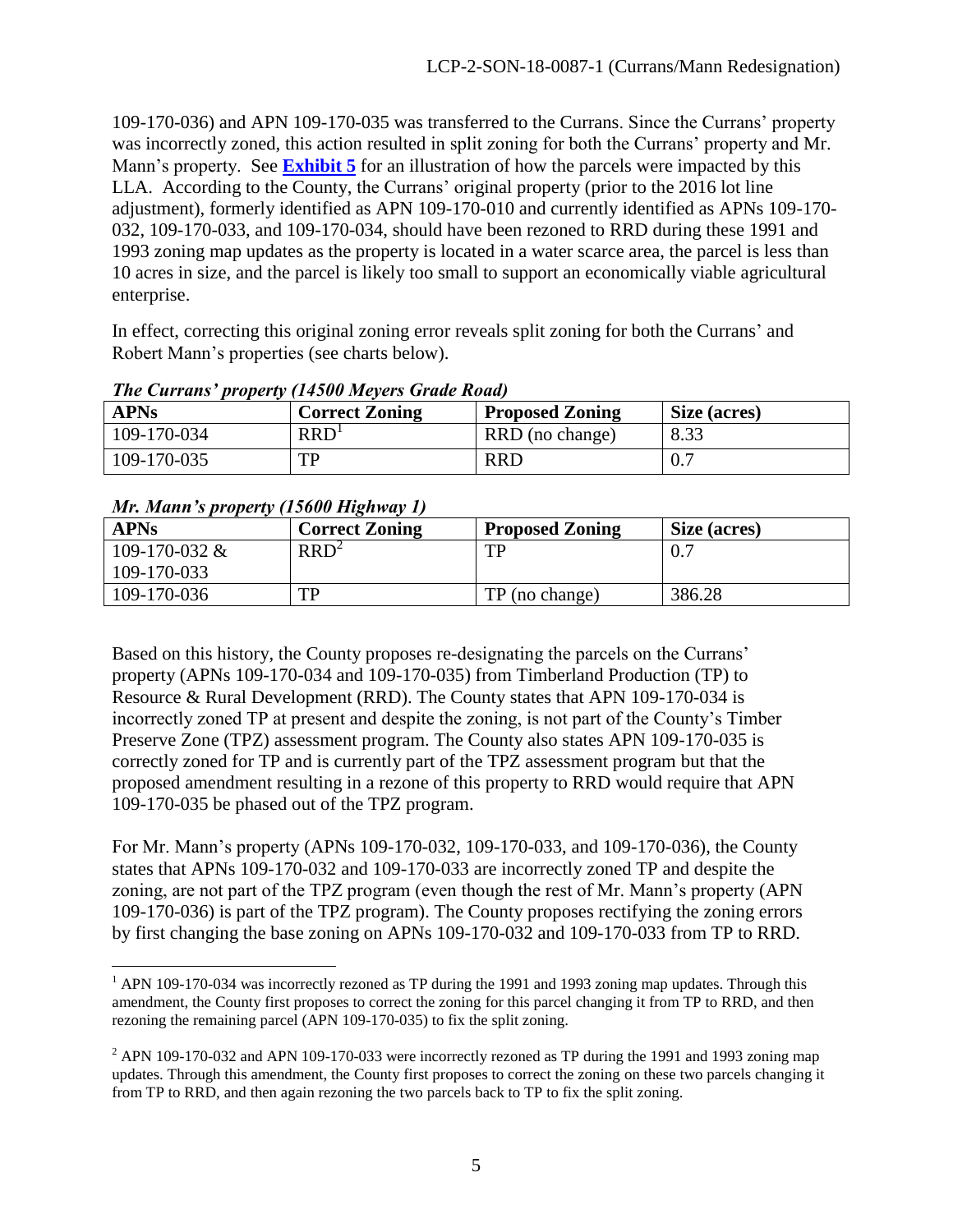Once this original error has been corrected, the County proposes officially rezoning these parcels as TP, thereby permitting the parcels entry into the TPZ program (see **[Exhibit 1](https://documents.coastal.ca.gov/reports/2019/3/W10a/W10a-3-2019-exhibits.pdf)** for the Resolutions). In effect, these adjustments will establish RRD zoning for the Currans' entire property and TP zoning for Mr. Mann's entire property. Additionally, this will result in a small amount of land being phased out of the TPZ program and an equal amount of land being placed into the program.

#### <span id="page-5-0"></span>**B. DESCRIPTION OF PROPOSED LCP AMENDMENT**

The proposed amendment would establish RRD zoning for the Currans' entire property (14500 Meyers Grade Road in Jenner) by correcting the zoning error for APN 109-170-034 and rezoning APN 109-170-035 from TP to RRD; and would establish TP zoning for Mr. Mann's entire property (15600 Highway 1 in Jenner) by first correcting the original zoning error for parcels 109-170-032 and 109-170-033, and then effectively rezoning the parcels from RRD to TP. This would remove split zoning for each of the properties and allow the County to restore each property to a single APN.

#### <span id="page-5-1"></span>**C. CONSISTENCY ANALYSIS**

#### **Standard of Review**

The proposed amendment affects IP components of the Sonoma County LCP. The standard of review for an IP amendment is that it must be consistent with and adequate to carry out the policies of the certified LUP.

#### **Applicable LUP Policies**

The LUP prioritizes agriculture on prime agricultural lands and timber production on timberlands, encouraging the protection of Sonoma's productive resource base and emphasizing the maintenance of adequately sized parcels for these uses. Compatible uses in agricultural or timber areas are also defined. Applicable LUP policies include:

*LUP page 182: Land Use Categories: Timber. Timber resource lands, including small parcels within timber resource areas. Residential and other land uses must relate to resource production.* 

*LUP page 39: 30243. The long-term productivity of soils and timberlands shall be protected, and conversions of coastal commercial timberlands in units of commercial size to other uses or their division into units of non-commercial size shall be limited to providing for necessary timber processing and related facilities.* 

*LCP page 43: …To preserve timber and agricultural lands, the most desirable zoning districts are the Timber Production (TP), Land Intensive Agriculture (LIA), Land Extensive Agriculture (LEA), Diverse Agriculture (DA) and Resource & Rural Development (RRD) districts.* 

*LCP page 46*: *State law requires that where land is shown as agriculture on a land use plan, the zoning must reflect and implement this designation. Therefore, placing land designated for preservation in the coastal plan in an agricultural preserve does not impose any*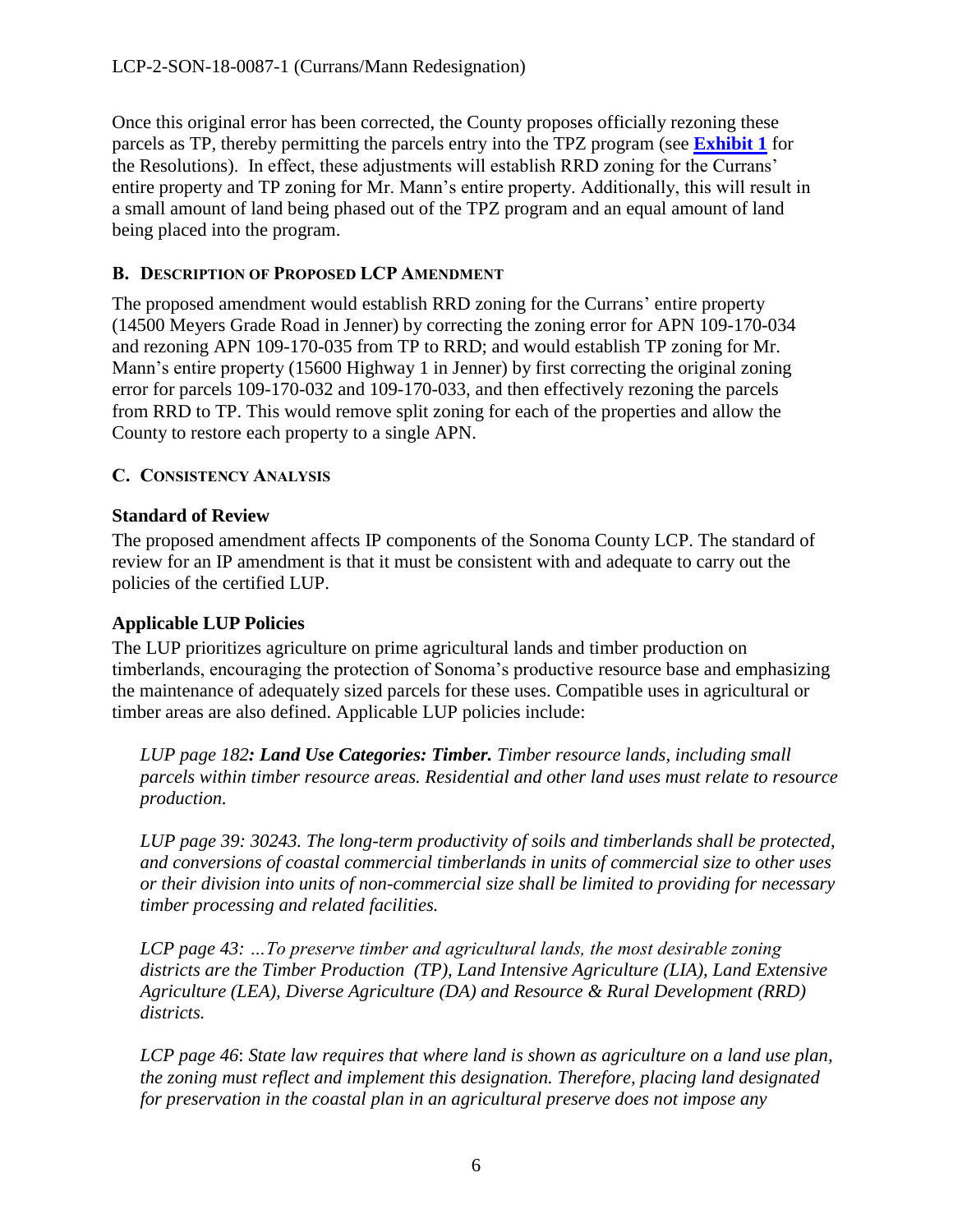*significant additional restrictions on the land (the same applies to land designated "timber" and zoned to protect the timber resource).*

Table IV-4 (Recommended Zoning Districts) on page 45 of the LUP describes the primary purpose of the Resources and Rural Development (RRD) district and Timber Preserve Zone (TP) district as follows:

*Timber Preserve Zone (TP): To implement the Forest Taxation Act of 1976.* 

*Resources and Rural Development (RRD): To protect, preserve, and enhance natural resources, including timberlands, unique landforms and environmentally sensitive areas.* 

Additionally, Table IV-4 describes the minimum parcel size required for inclusion in the specified zoning district, minimum parcel size required to create new parcels, maximum allowable residential density, and maximum number of residential units allowed per parcel, in both the RRD and TP districts as follows:

*TP Minimum Parcel Size for Inclusion in District: Timber parcels ± 40 ac. with Timber Site I-II soils; 80 ac. with III-IV soils; where landowner desires to be in Timber Preserve.*

*TP Minimum Parcel Size to Create New Parcels: 640 acres*

*TP Maximum Residential Density: 160 acres*

*TP Maximum Number of Residential Units per Parcel: 4*

*RRD Minimum Parcel Size for Inclusion in District: No minimum. Parcels designated "Sensitive and Hazardous" or "Recreation-Scenic Design" on the Bodega Bay Land Use Map; and outside of urban service boundaries, timber parcels, and agricultural parcels lying entirely within a "Conservation" or "Sanctuary-Preservation" designation on Open Space maps.*

*RRD Minimum Parcel Size to Create New Parcels: 640 acres*

*RRD Maximum Residential Density: 160 acres*

*RRD Maximum Number of Residential Units per Parcel: 4*

Applicable Timber Preserves provisions include the following:

*LUP page 47: Recognizing the need for tax incentives to promote long-term management for maximum timber production, the State legislature, through AB 1258, changed the tax on standing timber from an ad valorem tax to a yield tax imposed at the time of harvest. Counties were directed to place timberland in a Timber Production zone which is in effect for ten years and renewed annually. The land is assessed at its value for growing timber.*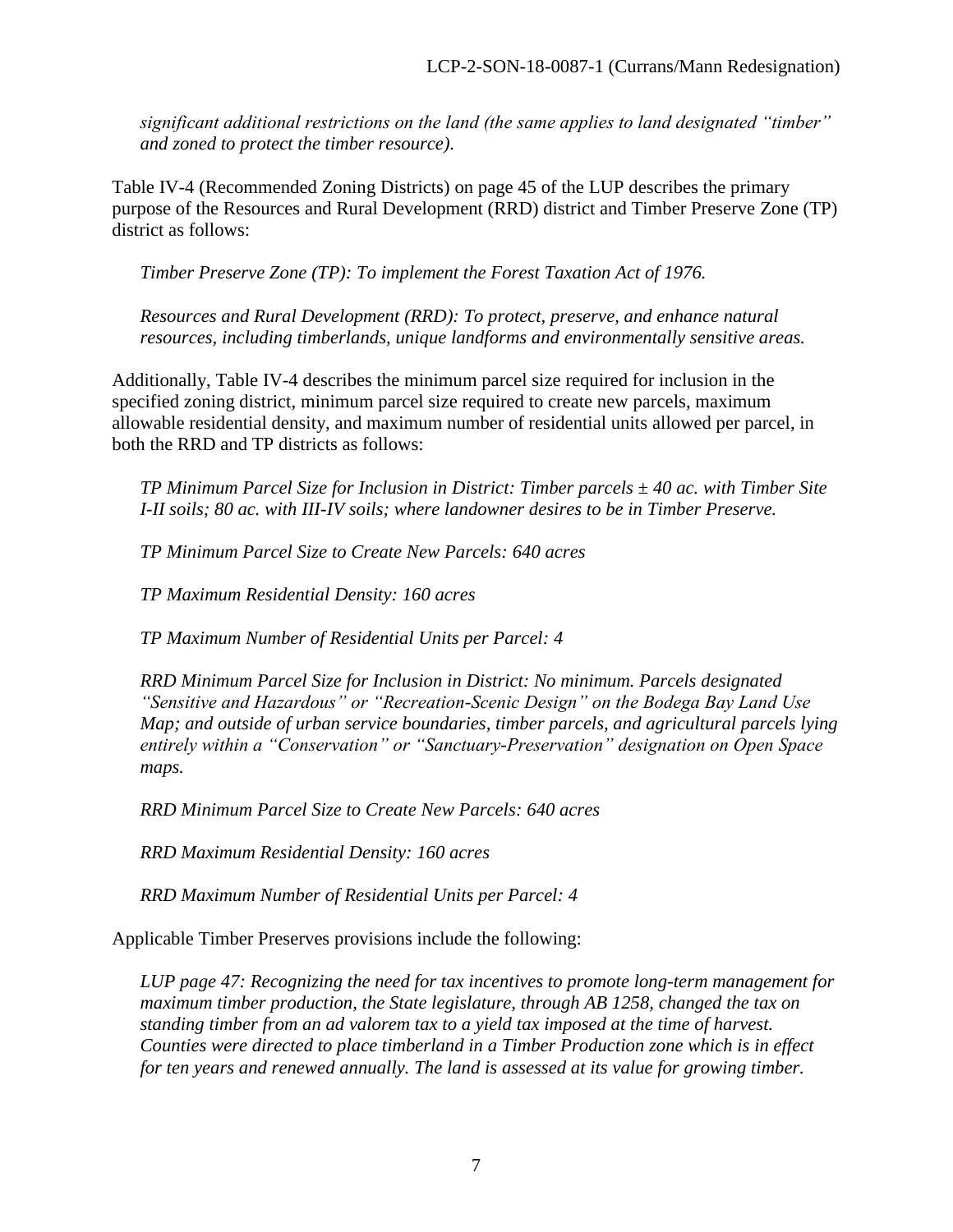*LUP page 47: Rezoning timberland parcels to TP establishes ten-year use restrictions and the requirement of a forest management plan which should provide for timber harvesting within a reasonable period of time and set timber restocking standards. Sonoma County's implementing ordinance allows parcels of 40 acres or more of site I and II soils to be zoned TP, and 80 acres or more of Site III and IV soils to be zoned TP…*

*LUP page 47: Sonoma County's TP Ordinance sets a minimum residential density of one dwelling per 160 acres (with a maximum of four houses per parcel where allowed by the 160 acre density). This number is set by the State law on Timber Preserve zones. Parcels this size are intended to encourage timber management or sale to an owner wishing to manage the land for timber production…* 

Generally, uses compatible with the primary purpose of the Timber Land Use designation include the following:

*LUP page 48: Residential Uses. A single residential dwelling on a vacant, legal lot (and accessory structures or uses incidental and appurtenant to a single-family dwelling) provided it is: east of Highway 1; not within view of any designated scenic road; not located in or affecting any designated sensitive or hazardous area; not a designated historic site or area; and which meets county zoning, erosion control and grading standards.*

*LUP page 49: Lot line adjustments not resulting in an increase in the number of lots or in allowable residential densities.* 

## **IP Amendment Consistency Analysis**

#### *14500 Meyers Grade Road, Jenner*

The proposed rezone for the Currans' property at 14500 Meyers Grade Road would correct the original zoning error on one of the parcels and change the base zoning district on the other parcel from Timberland Production (TP) to Resources and Rural Development (RRD), as discussed above. More specifically, the proposed amendment would change the coastal zone portion of APNs 109-170-035 and 109-170-034 from TP (Timberland Production), CC (Coastal Zone), B6 160/640-acre density/acres minimum, RC 100/50 (Riparian Corridor with 100-foot and 50-foot setbacks), SR (Scenic Resources) to RRD (Resources and Rural Development), CC (Coastal Zone), B6 (160/640-acre density/acres minimum, RC 100/50 (Riparian Corridor with 100-foot and 50-foot setbacks), SR (Scenic Resources).

The proposed zoning amendment is consistent with the LUP's policies as both the TP and RRD zoning designations implement the Timber Land Use which is the underlying land use for the Currans' property. Per the aforementioned LUP policies, the Timber Land Use category was established to protect and prioritize timber harvesting, and maintain small parcels within timber resource areas. The Currans' property is a small parcel within a timber resource area, as it is only 9.03 acres and is entirely surrounded by lands zoned for timber production. Additionally, the Currans' property contains a single-family residential dwelling, identified as a compatible use with the primary purpose of the Timber Land Use designation. Rezoning the Currans' property from TP to RRD will establish consistent zoning across the property and will not change the minimum parcel size required to create new parcels, the maximum residential density or the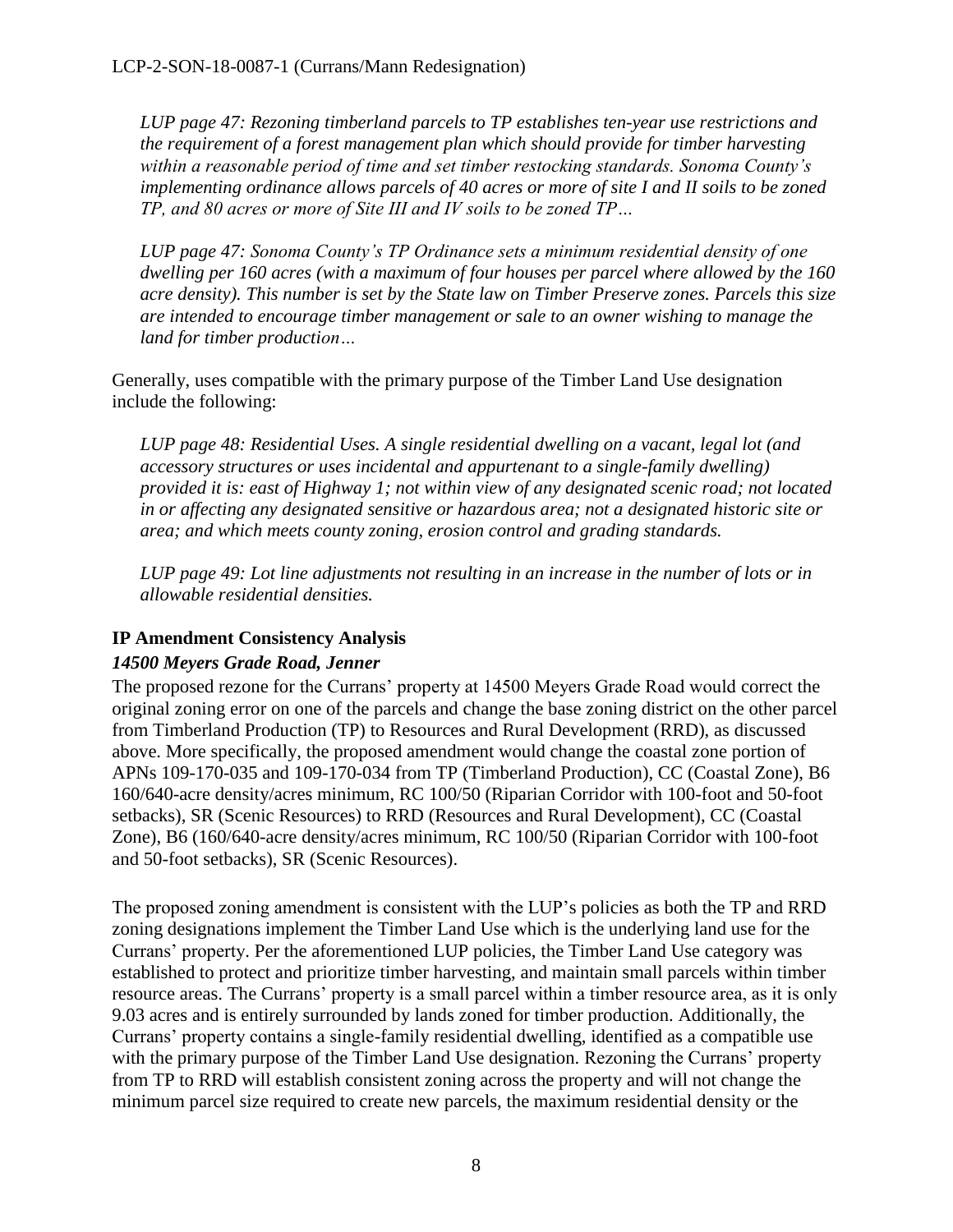maximum number of residential units allowed per parcel for the property. Additionally, the LUP specifies that the minimum parcel size for inclusion in the TP district is at least 40 acres. Therefore, since the Currans' entire property is 9.03 acres, the current TP base zoning is inconsistent with the policies of the LCP as it is partially zoned for TP and does not meet the 40 acre criteria. Changing the base zoning district on parcels 109-170-034 and 109-170-035 will establish a more appropriate and consistent RRD designation for the Currans' entire property, thereby removing split zoning and bringing the property into conformance with the LUP's Timber Land Use policies.

## *15600 Highway 1, Jenner*

The proposed rezone impacting Mr. Mann's property at 15600 Highway 1 would change the base zoning district on two of the property's three APNs from Resources and Rural Development (RRD) to Timberland Production (TP), as discussed above. More specifically, the proposed amendment would first correct the original zoning error and then change the coastal zone portion of APNs 109-170-032 and 109-170-033 from RRD (Resources and Rural Development), CC (Coastal Zone), B6 160/640-acre density/acres minimum, RC 100/50 (Riparian Corridor with 100-foot and 50-foot setbacks), SR (Scenic Resources) to TP (Timberland Production), CC (Coastal Zone), B6 (160/640-acre density/acres minimum), RC 100/50 (Riparian Corridor with 100-foot and 50-foot setbacks), SR (Scenic Resources). Once again, the proposed zoning amendment is consistent with the LUP's policies regarding requirements for lands designated as TP and RRD because both the TP and RRD zoning districts implement the Timber Land Use which is the underlying land use of Mr. Mann's property.

The LUP policies cited above require that lands should be zoned TP if they are at least 40 acres in size and contain quality soils capable of producing a certain amount of timber. Mr. Mann's property is 386.98 acres in total, well beyond the 40-acre minimum, and contains soils with the appropriate qualities, assuring consistency with LUP requirements for TP zoned lands. Thus, the proposed amendment would remove split zoning and bring Mr. Mann's property into conformity with the policies of the LUP.

#### *Conclusion*

Overall, the proposed amendment would result in a 1:1 zoning re-designation of the same amount of land possessing a TP base zoning to RRD base zoning district, and vice versa (0.7 acres for each). The amendment would also create a single zoning designation for both properties consistent with underlying land use, existing development and purpose of said zoning districts. Thus, there would be no net change in allowable uses and no adverse or increased impacts on coastal resources relating to the intensity of these uses. For these reasons, the proposed redesignation is consistent with the policies of the LUP.

## <span id="page-8-0"></span>**D. CALIFORNIA ENVIRONMENTAL QUALITY ACT (CEQA)**

The Coastal Commission's review and development process for LCPs and LCP amendments has been certified by the Secretary of Resources as being the functional equivalent of the environmental review required by CEQA. Specifically, Section 21080.9 of the California Public Resources Code – within CEQA – exempts local government from the requirement of preparing an environmental impact report (EIR) in connection with its activities and approvals necessary